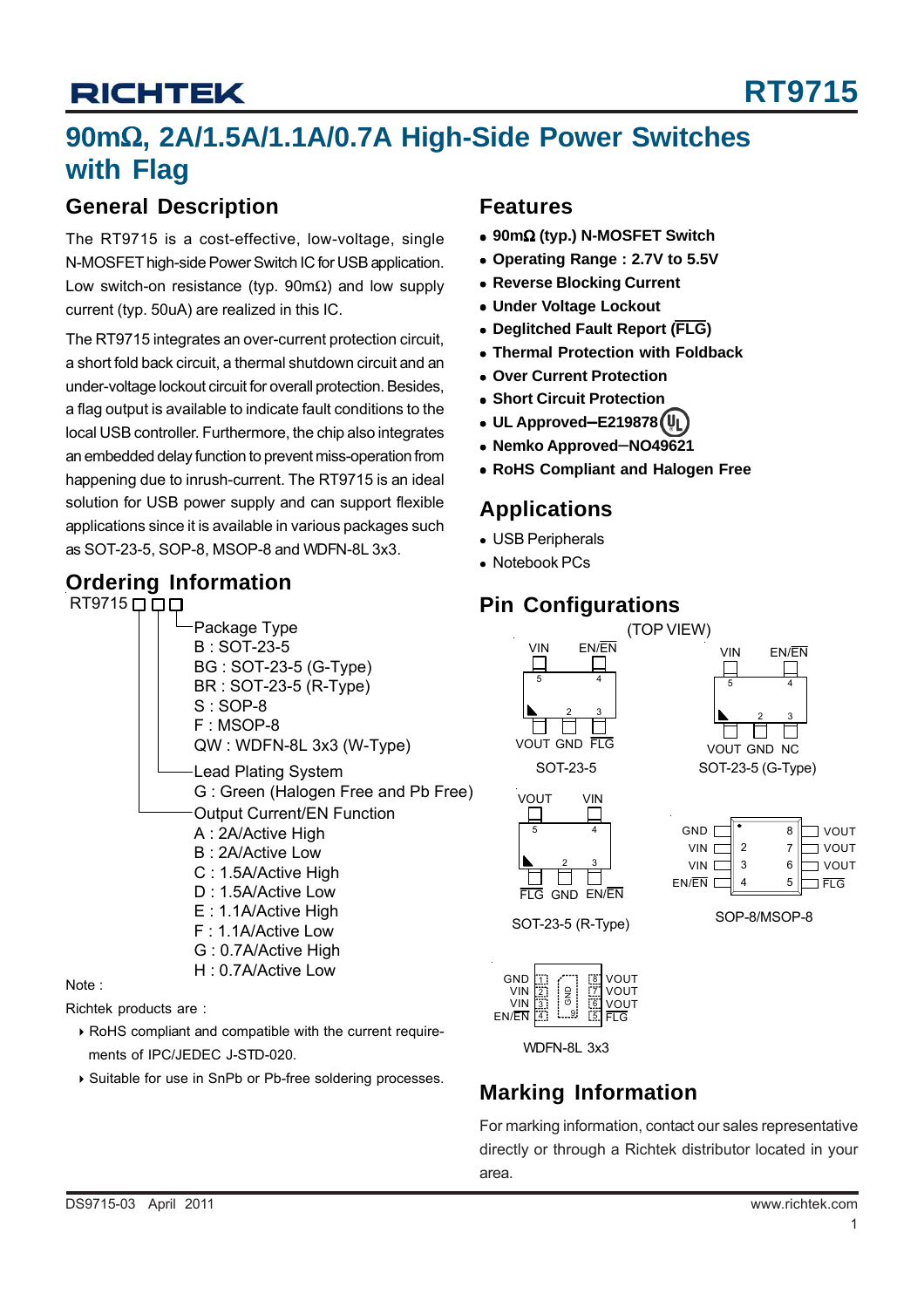

## **Typical Application Circuit**



**Note :** A low-ESR 150uF aluminum electrolytic or tantalum between V<sub>OUT</sub> and GND is strongly recommended to meet the 330mV maximum droop requirement in the hub  $V_{BUS}$ . (see Application Information Section for further details)

### **Functional Pin Description**

| Pin No.         |          |                    |               |                     |                 |                                                                                                            |
|-----------------|----------|--------------------|---------------|---------------------|-----------------|------------------------------------------------------------------------------------------------------------|
| <b>SOT-23-5</b> |          | SOT-23-5  SOT-23-5 | <b>SOP-8/</b> | <b>WDFN-8L</b>      | <b>Pin Name</b> | <b>Pin Function</b>                                                                                        |
|                 | (G-Type) | (R-Type)           | <b>MSOP-8</b> | 3X3                 |                 |                                                                                                            |
|                 |          | 5                  | 6, 7, 8       | 6, 7, 8             | <b>IVOUT</b>    | Output Voltage.                                                                                            |
| 2               | 2        | $\overline{2}$     |               |                     | <b>GND</b>      | Ground.                                                                                                    |
| 3               | --       |                    | 5             | 5                   | <b>FLG</b>      | <b>Fault FLAG Output.</b>                                                                                  |
| 4               | 4        | 3                  | 4             | 4                   | <b>EN/EN</b>    | Chip Enable (Active High/Low).                                                                             |
| 5               | 5        | 4                  | 2, 3          | 2, 3                | <b>VIN</b>      | Power Input Voltage.                                                                                       |
|                 | 3        |                    |               | --                  | <b>NC</b>       | INo Internal Connection.                                                                                   |
|                 |          |                    |               | 9 (Exposed)<br>Pad) |                 | The exposed pad must be soldered to a large<br>IPCB and connected to GND for maximum<br>power dissipation. |

### **Function Block Diagram**

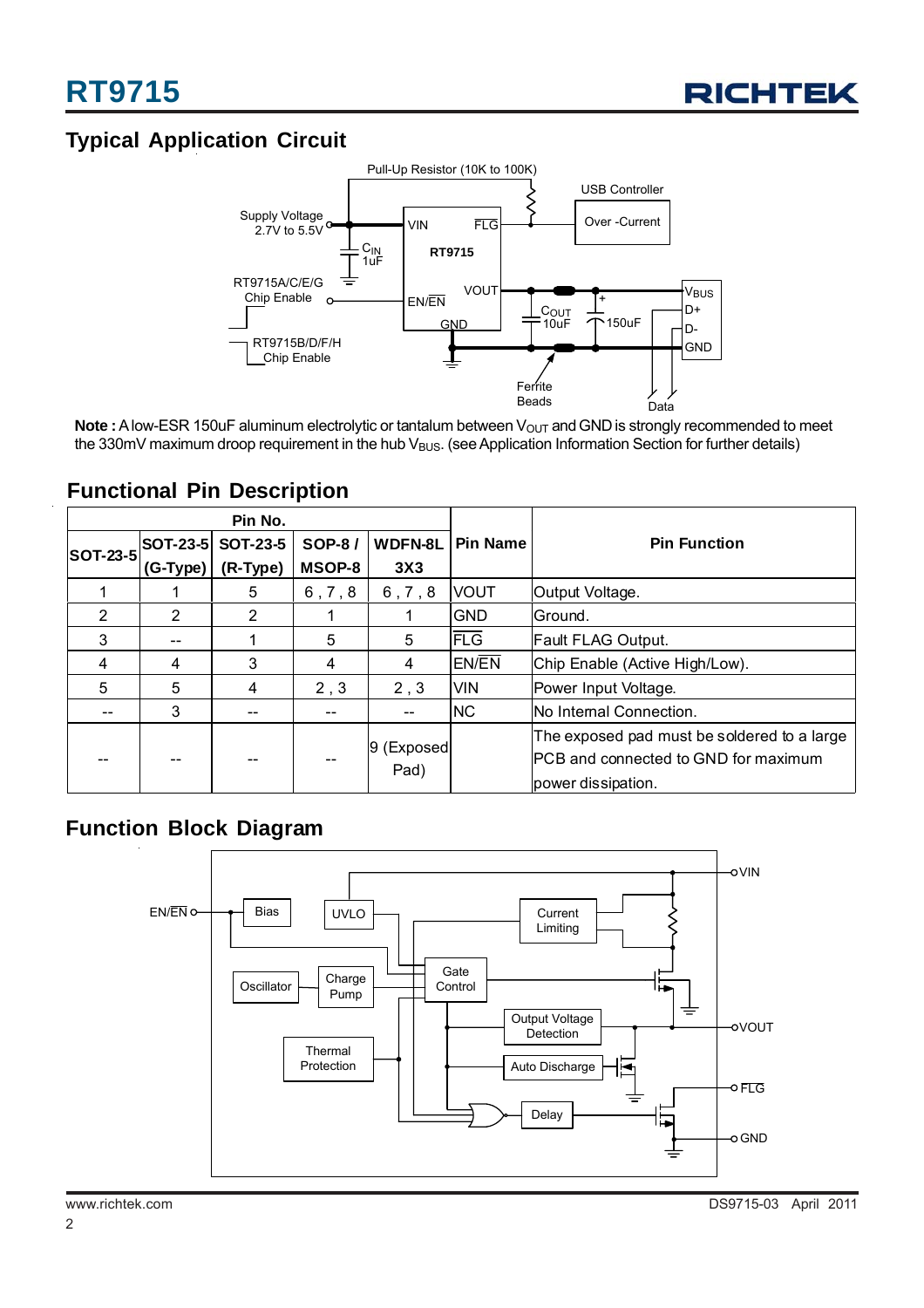## **Absolute Maximum Ratings** (Note 1)

| • Power Dissipation, $P_D @ T_A = 25^{\circ}C$ |  |
|------------------------------------------------|--|
|                                                |  |
|                                                |  |
|                                                |  |
|                                                |  |
| • Package Thermal Resistance (Note 2)          |  |
|                                                |  |
|                                                |  |
|                                                |  |
|                                                |  |
|                                                |  |
|                                                |  |
|                                                |  |
| • ESD Susceptibility (Note 3)                  |  |
|                                                |  |
|                                                |  |

## **Recommended Operating Conditions** (Note 4)

|  | ----- 2.7V to 5.5V                 |
|--|------------------------------------|
|  |                                    |
|  | --- –40°C to 100°C                 |
|  | $-40^{\circ}$ C to 85 $^{\circ}$ C |

## **Electrical Characteristics**

( $V_{IN}$  = 5V,  $C_{IN}$  = 1uF,  $C_{OUT}$  = 10uF,  $T_A$  = 25°C, unless otherwise specified)

|                         | <b>Parameter</b> | Symbol           | <b>Test Conditions</b>                                                                                                                                                                                                          | Min            | <b>Typ</b> | <b>Max</b> | Unit      |  |
|-------------------------|------------------|------------------|---------------------------------------------------------------------------------------------------------------------------------------------------------------------------------------------------------------------------------|----------------|------------|------------|-----------|--|
| Input Quiescent Current |                  | Ιo               | Switch On, $V_{OUT} = Open$                                                                                                                                                                                                     |                | 50         | 70         | uA        |  |
| Input Shutdown Current  |                  | <b>I</b> SHDN    | Switch Off, $V_{OUT}$ = Open                                                                                                                                                                                                    | 0.1<br>1<br>-- |            |            |           |  |
|                         | <b>RT9715A/B</b> |                  | $V_{IN}$ = 5V, $I_{OUT}$ = 1.5A                                                                                                                                                                                                 |                | 90         | 110        |           |  |
| Switch On               | RT9715C/D        |                  | $V_{IN}$ = 5V, $I_{OUT}$ =1.3A                                                                                                                                                                                                  | --             | 90         | 110        | $m\Omega$ |  |
| Resistance              | <b>RT9715E/F</b> | $R_{DS(ON)}$     | $V_{IN}$ = 5V, $I_{OUT}$ = 1A                                                                                                                                                                                                   |                | 90         | 110        |           |  |
|                         | RT9715G/H        |                  | $V_{IN}$ = 5V, $I_{OUT}$ = 0.6A<br>90<br>--<br>2<br>2.5<br>1.5<br>2<br>$V_{\text{OUT}} = 4V$<br>1.1<br>1.5<br>0.7<br>1.7<br>--<br>$V_{\text{OUT}}$ = 0V, Measured Prior to<br>1.4<br>--<br><b>Thermal Shutdown</b><br>--<br>0.7 | 110            |            |            |           |  |
| Current<br>Limit        | <b>RT9715A/B</b> | <sup>I</sup> LIM |                                                                                                                                                                                                                                 |                |            | 3.2        | A         |  |
|                         | RT9715C/D        |                  |                                                                                                                                                                                                                                 |                |            | 2.8        |           |  |
|                         | <b>RT9715E/F</b> |                  |                                                                                                                                                                                                                                 |                |            | 2.1        |           |  |
|                         | RT9715G/H        |                  |                                                                                                                                                                                                                                 |                |            | 1.4        |           |  |
|                         | <b>RT9715A/B</b> | $I_{SC\_FB}$     |                                                                                                                                                                                                                                 |                |            | --         |           |  |
| Short                   | RT9715C/D        |                  |                                                                                                                                                                                                                                 |                |            |            | A         |  |
| Current                 | <b>RT9715E/F</b> |                  |                                                                                                                                                                                                                                 |                |            |            |           |  |
|                         | RT9715G/H        |                  |                                                                                                                                                                                                                                 |                |            | --         |           |  |

*To be continued*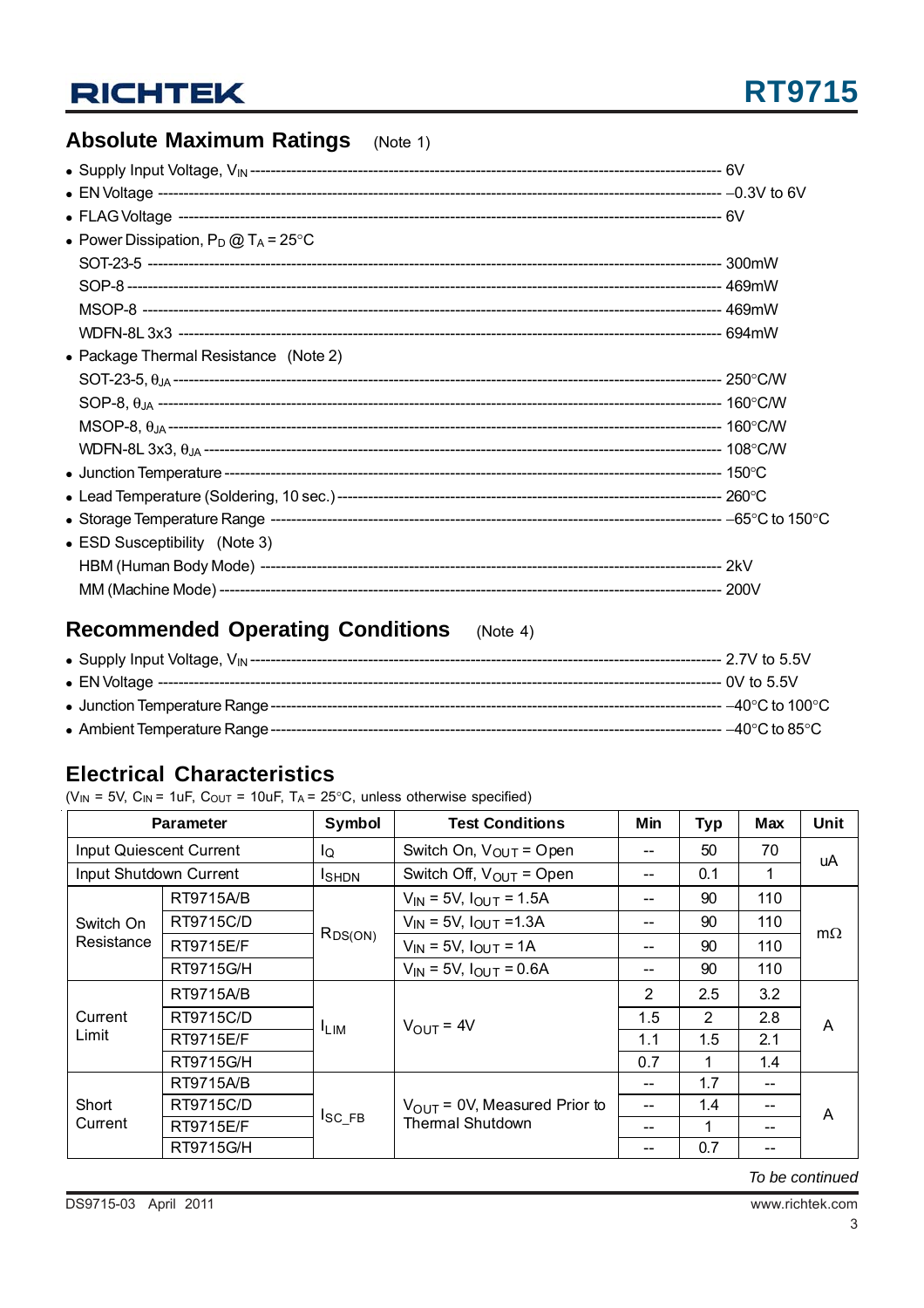

|                            | <b>Parameter</b>             | Symbol               | <b>Test Conditions</b>                          | Min            | <b>Typ</b> | <b>Max</b> | Unit        |
|----------------------------|------------------------------|----------------------|-------------------------------------------------|----------------|------------|------------|-------------|
| EN/EN                      | Logic_High Voltage           | V <sub>IH</sub>      | $V_{IN}$ = 2.7V to 5.5V                         | $\overline{2}$ |            | --         | V           |
| Threshold                  | Logic_Low Voltage            | $V_{IL}$             | $V_{IN}$ = 2.7V to 5.5V                         | $-$            | $-$        | 0.8        | V           |
| <b>EN/EN Input Current</b> |                              | <b>ENEN</b>          | $V_{\overline{EN}} = 5V$                        |                | 0.01       | 0.1        | uA          |
|                            | Output Leakage Current       | <b>ILEAKAGE</b>      | $V_{\overline{EN}} = 0V$ , $R_{LOAD} = 0\Omega$ | --             | 0.5        | 1          | uA          |
|                            | Output Turn-On Rise Time     | T <sub>ON_RISE</sub> | 10% to 90% of $V_{\text{OUT}}$ Rising           |                | 200        | $- -$      | <b>us</b>   |
|                            | <b>FLG Output Resistance</b> | $R_{\overline{FLG}}$ | $I_{SINK} = 1mA$                                | --             | 20         | --         | $\Omega$    |
|                            | FLG Off Current              |                      | $V_{\overline{FLG}}$ = 5V                       | --             | 0.01       | 1          | uA          |
| FLG Delay Time             |                              | Тp                   | From fault condition to FLG<br>assertion        | 5              | 12         | 20         | ms          |
| Resistance                 | Shutdown Auto-Discharge      | RDischarge           | $V_{EN}$ = 0V, $V_{EN}$ = 5V                    | --             | 100        | 150        | $\Omega$    |
|                            | Under-Voltage Lockout        |                      | $V_{\text{IN}}$ Rising                          | 1.3            | 1.7        | $-$        | $\vee$      |
|                            | Under-Voltage Hysteresis     | ΔV <sub>UVLO</sub>   | V <sub>IN</sub> Decreasing                      | --             | 0.1        | $-$        | V           |
|                            |                              |                      | $V_{OUT}$ > 1V                                  |                | 120        | --         | $^{\circ}C$ |
|                            | Thermal Shutdown Protection  | Tsp                  | $V_{\text{OUT}} = 0V$                           | --             | 100        | $- -$      | $^{\circ}C$ |
|                            | Thermal Shutdown Hysteresis  |                      | $V_{\text{OUT}} = 0V$                           |                | 20         |            | $^{\circ}C$ |

**Note 1.** Stresses beyond those listed under **"**Absolute Maximum Ratings**"** may cause permanent damage to the device. These are stress ratings only, and functional operation of the device at these or any other conditions beyond those indicated in the operational sections of the specifications is not implied. Exposure to absolute maximum rating conditions for extended periods may affect device reliability.

- Note 2. θ<sub>JA</sub> is measured in the natural convection at T<sub>A</sub> = 25°C on a low effective single layer thermal conductivity test board of JEDEC 51-3 thermal measurement standard.
- **Note 3.** Devices are ESD sensitive. Handling precaution is recommended.
- **Note 4.** The device is not guaranteed to function outside its operating conditions.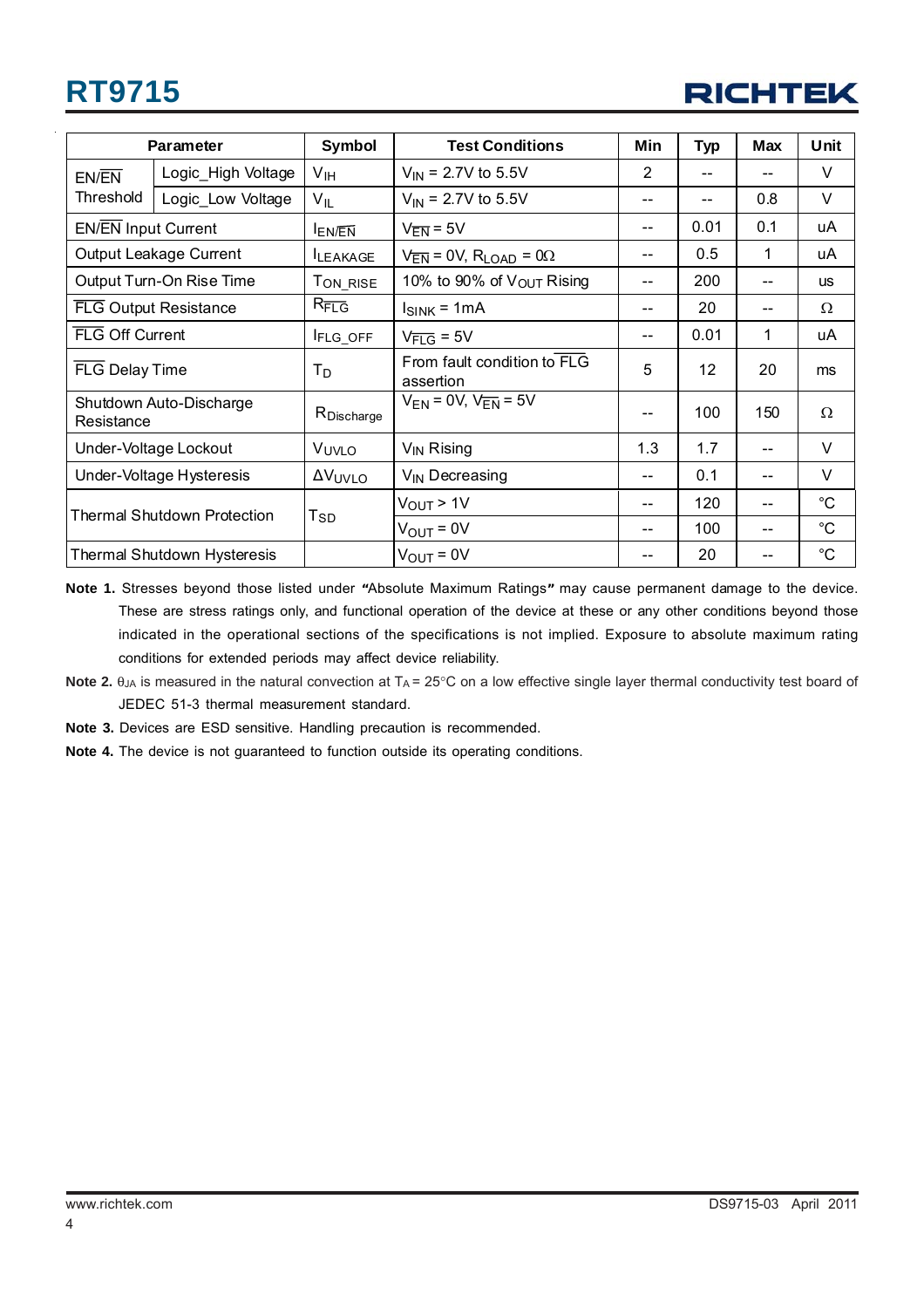## **Typical Operating Characteristics**



**Quiescent Current vs. Input Voltage**









**Quiescent Current vs. Temperature**



**Shutdown Current vs. Temperature**

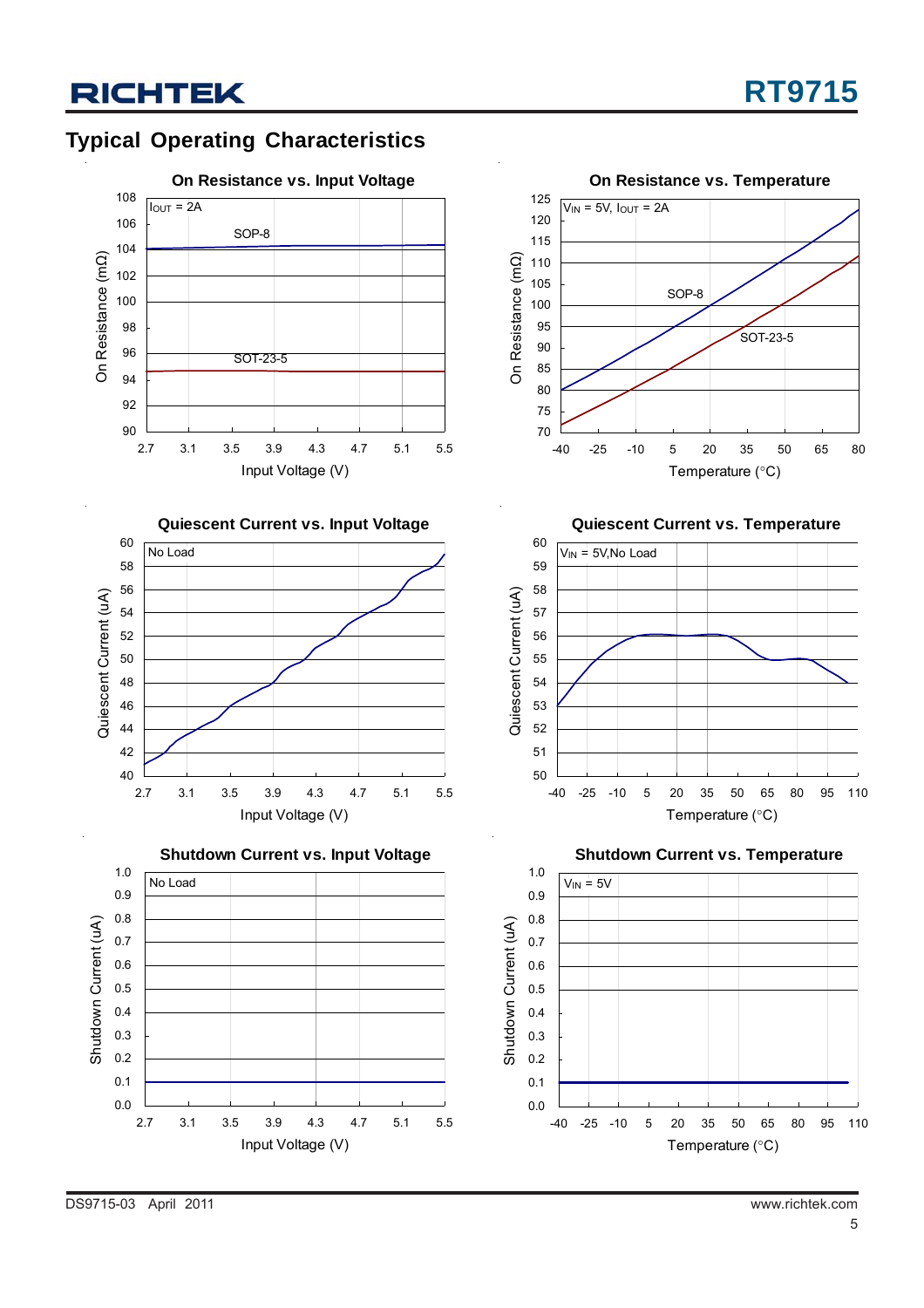



6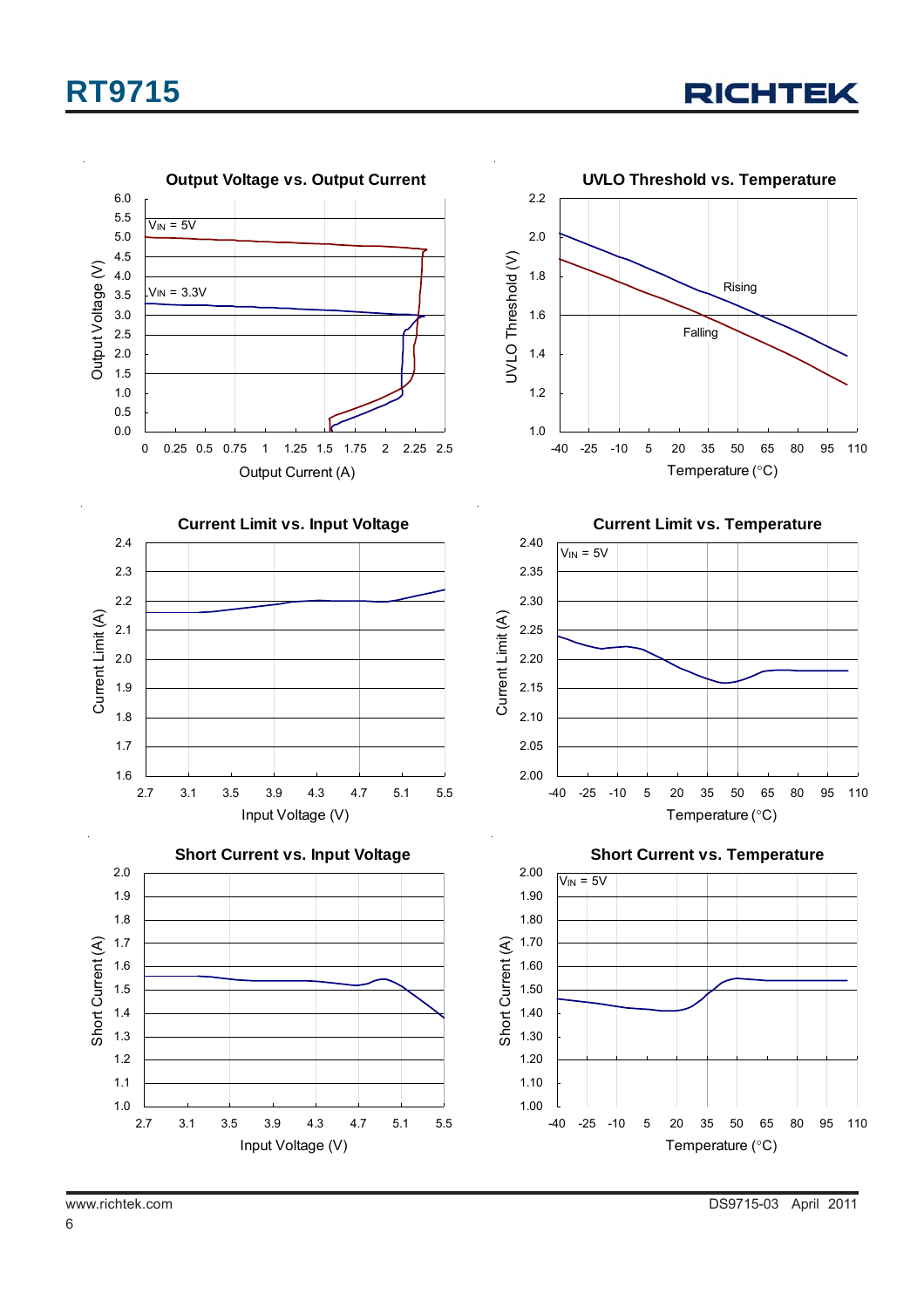

DS9715-03 April 2011 www.richtek.com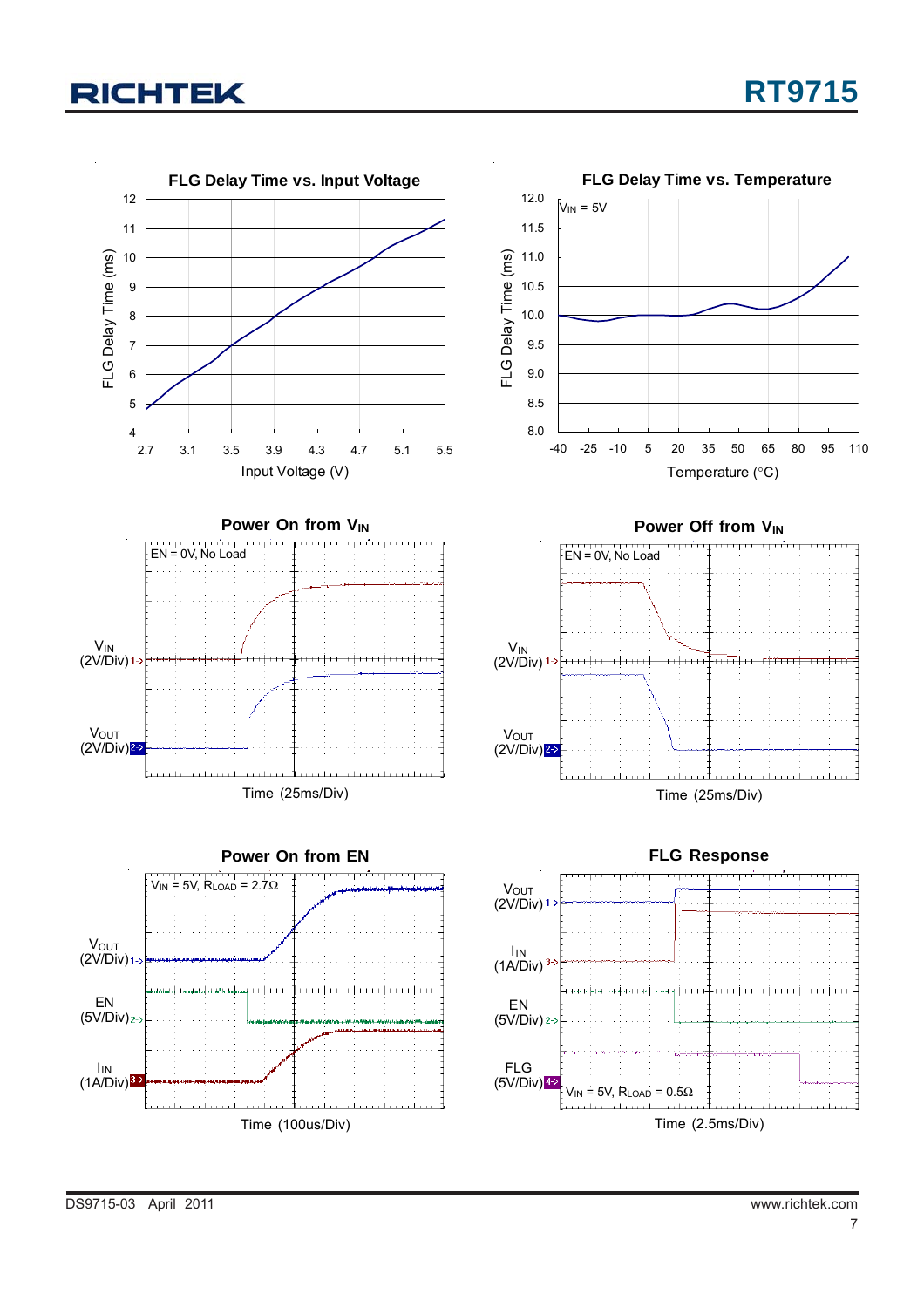

### **Applications Information**

The RT9715 is a single N-MOSFET high-side power switches with enable input, optimized for self-powered and bus-powered Universal Serial Bus (USB) applications. The RT9715 is equipped with a charge pump circuitry to drive the internal N-MOSFET switch; the switch's low  $R_{DS(ON)}$ , 90mΩ, meets USB voltage drop requirements; and a flag output is available to indicate fault conditions to the local USB controller.

#### **Input and Output**

 $V_{IN}$  (input) is the power source connection to the internal circuitry and the drain of the MOSFET.  $V_{OUT}$  (output) is the source of the MOSFET. In a typical application, current flows through the switch from  $V_{IN}$  to  $V_{OUT}$  toward the load. If V<sub>OUT</sub> is greater than V<sub>IN</sub>, current will flow from V<sub>OUT</sub> to  $V_{IN}$  since the MOSFET is bidirectional when on.

Unlike a normal MOSFET, there is no parasitic body diode between drain and source of the MOSFET, the RT9715 prevents reverse current flow if  $V_{OUT}$  is externally forced to a higher voltage than  $V_{IN}$  when the chip is disabled ( $V_{EN}$  < 0.8V or  $V_{\overline{EN}} > 2V$ ).



#### **Chip Enable Input**

The switch will be disabled when the  $EN/\overline{EN}$  pin is in a logic low/high condition. During this condition, the internal circuitry and MOSFET will be turned off, reducing the supply current to 0.1uA typical. Floating the EN/EN may cause unpredictable operation. EN should not be allowed to go negative with respect to GND. The  $EN/\overline{EN}$  pin may be directly tied to  $V_{IN}$  (GND) to keep the part on.

#### **Soft Start for Hot Plug-In Applications**

In order to eliminate the upstream voltage droop caused by the large inrush current during hot-plug events, the "softstart" feature effectively isolates the power source from extremely large capacitive loads, satisfying the USB voltage droop requirements.

#### **Fault Flag**

The RT9715 series provides a FLG signal pin which is an N-Channel open drain MOSFET output. This open drain output goes low when current limit or the die temperature exceeds 120°C approximately. The FLG output is capable of sinking a 10mA load to typically 200mV above ground. The FLG pin requires a pull-up resistor, this resistor should be large in value to reduce energy drain. A 100kΩ pull-up resistor works well for most applications. In the case of an over-current condition, FLG will be asserted only after the flag response delay time,  $t_D$ , has elapsed. This ensures that FLG is asserted only upon valid over-current conditions and that erroneous error reporting is eliminated.

For example, false over-current conditions may occur during hot-plug events when extremely large capacitive loads are connected and causes a high transient inrush current that exceeds the current limit threshold. The FLG response delay time  $t<sub>D</sub>$  is typically 12ms.

#### **Under-Voltage Lockout**

Under-voltage lockout (UVLO) prevents the MOSFET switch from turning on until input the voltage exceeds approximately 1.7V. If input voltage drops below approximately 1.3V, UVLO turns off the MOSFET switch. Under-voltage detection functions only when the switch is enabled.

#### **Current Limiting and Short-Circuit Protection**

The current limit circuitry prevents damage to the MOSFET switch and the hub downstream port but can deliver load current up to the current limit threshold of typically 2A through the switch of the RT9715A/B, 1.5A for RT9715C/D, 1.1A for RT9715E/F and 0.7A for RT9715G/H respectively. When a heavy load or short circuit is applied to an enabled switch, a large transient current may flow until the current limit circuitry responds. Once this current limit threshold is exceeded, the device enters constant current mode until the thermal shutdown occurs or the fault is removed.

#### **Thermal Shutdown**

Thermal protection limits the power dissipation in RT9715. When the operation junction temperature exceeds 120°C, the OTP circuit starts the thermal shutdown function and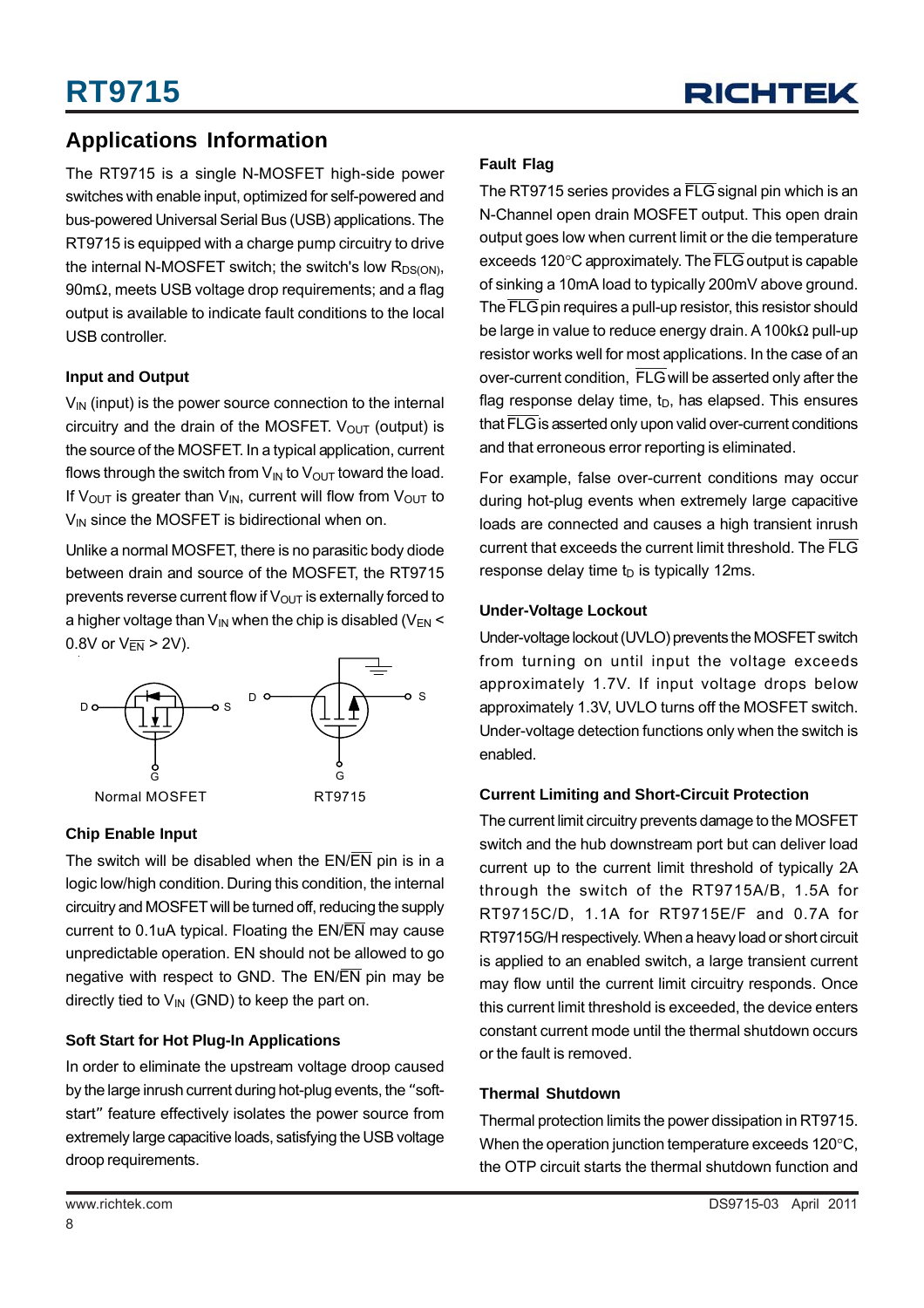turns the pass element off. The pass element turn on again after the junction temperature cools to 80°C. The RT9715 lowers its OTP trip level from 120°C to 100°C when output short circuit occurs ( $V_{\text{OUT}}$  < 1V) as shown in Figure 1.



Figure 1. Short Circuit Thermal Folded Back Protection when Output Short Circuit Occurs (Patent)

#### **Power Dissipation**

The junction temperature of the RT9715 series depend on several factors such as the load, PCB layout, ambient temperature and package type. The output pin of the RT9715 can deliver the current of up to 2A (RT9715A/B), 1.5A (RT9715C/D), 1.1A (RT9715E/F) and 0.7A (RT9715G/ H) respectively over the full operating junction temperature range. However, the maximum output current must be derated at higher ambient temperature to ensure the junction temperature does not exceed 100°C. With all possible conditions, the junction temperature must be within the range specified under operating conditions. Power dissipation can be calculated based on the output current and the  $R_{DS(ON)}$  of the switch as below.

#### $P_D = R_{DS(ON)} x 1<sub>OUT</sub><sup>2</sup>$

Although the devices are rated for 2A, 1.5A, 1.1A and 0.7A of output current, but the application may limit the amount of output current based on the total power dissipation and the ambient temperature. The final operating junction temperature for any set of conditions can be estimated by the following thermal equation :

### $P_{D (MAX)} = (T_{J (MAX)} - T_{A}) / \theta_{JA}$

Where  $T_{J (MAX)}$  is the maximum junction temperature of the die (100 $^{\circ}$ C) and  $T_A$  is the maximum ambient temperature.

The junction to ambient thermal resistance  $(\theta_{JA})$  for SOT-23-5/TSOT-23-5, SOP-8/MSOP-8 and WDFM-8L 3x3 packages at recommended minimum footprint are 250°C/ W, 160 $\degree$ C/W and 108 $\degree$ C/W respectively ( $\theta_{JA}$  is layout dependent).

#### **Universal Serial Bus (USB) & Power Distribution**

The goal of USB is to enable device from different vendors to interoperate in an open architecture. USB features include ease of use for the end user, a wide range of workloads and applications, robustness, synergy with the PC industry, and low-cost implementation. Benefits include self-identifying peripherals, dynamically attachable and reconfigurable peripherals, multiple connections (support for concurrent operation of many devices), support for as many as 127 physical devices, and compatibility with PC Plug-and-Play architecture.

The Universal Serial Bus connects USB devices with a USB host: each USB system has one USB host. USB devices are classified either as hubs, which provide additional attachment points to the USB, or as functions, which provide capabilities to the system (for example, a digital joystick). Hub devices are then classified as either Bus-Power Hubs or Self-Powered Hubs.

A Bus-Powered Hub draws all of the power to any internal functions and downstream ports from the USB connector power pins. The hub may draw up to 500mA from the upstream device. External ports in a Bus-Powered Hub can supply up to 100mA per port, with a maximum of four external ports.

Self-Powered Hub power for the internal functions and downstream ports does not come from the USB, although the USB interface may draw up to 100mA from its upstream connect, to allow the interface to function when the remainder of the hub is powered down. The hub must be able to supply up to 500mA on all of its external downstream ports. Please refer to Universal Serial Specification Revision 2.0 for more details on designing compliant USB hub and host systems.

Over-Current protection devices such as fuses and PTC resistors (also called polyfuse or polyswitch) have slow trip times, high on-resistance, and lack the necessary circuitry for USB-required fault reporting.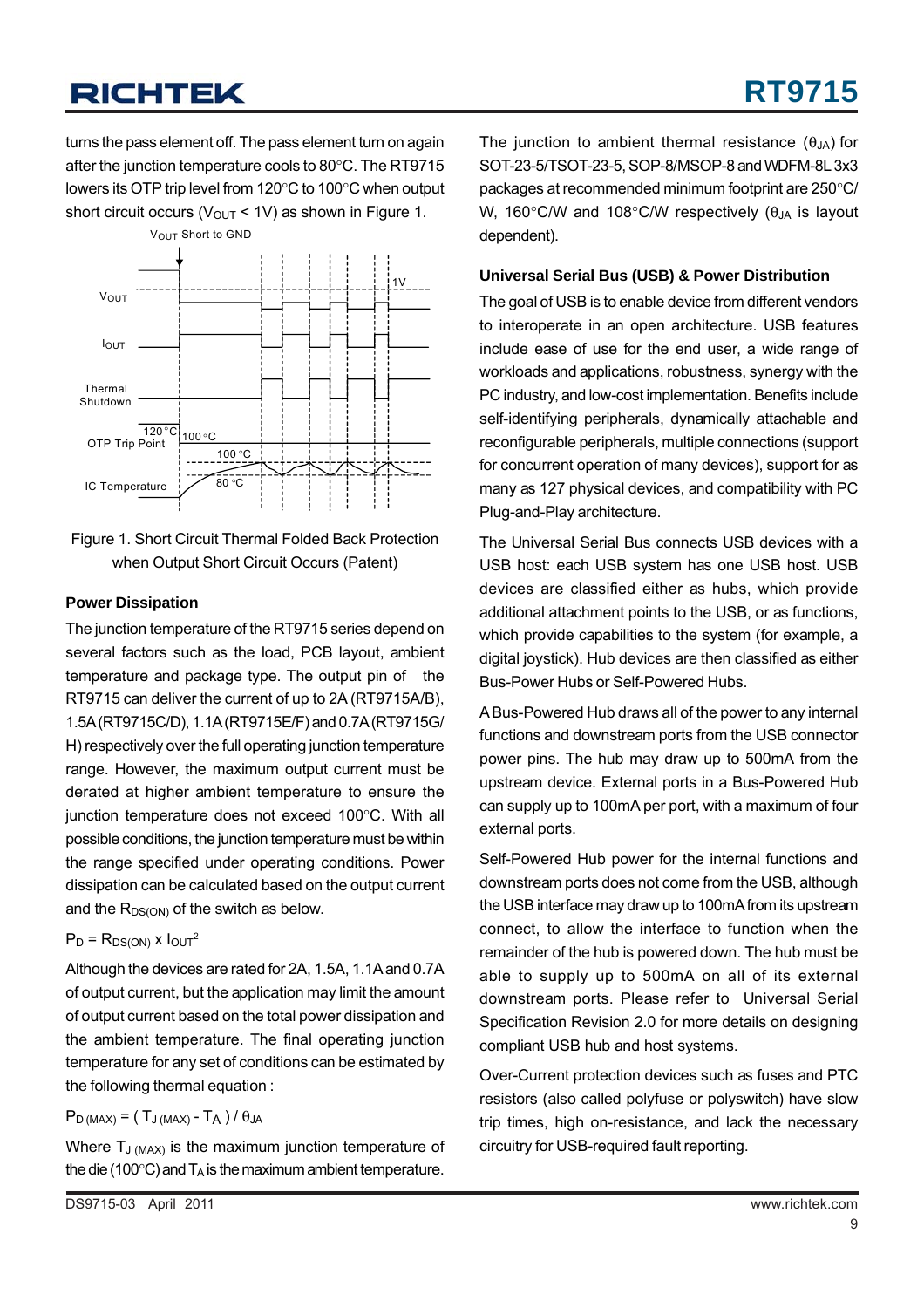The faster trip time of the RT9715 power distribution allows designers to design hubs that can operate through faults. The RT9715 provides low on-resistance and internal faultreporting circuitry to meet voltage regulation and fault notification requirements.

Because the devices are also power switches, the designer of self-powered hubs has the flexibility to turn off power to output ports. Unlike a normal MOSFET, the devices have controlled rise and fall times to provide the needed inrush current limiting required for the bus-powered hub power switch.

#### **Supply Filter/Bypass Capacitor**

A 1uF low-ESR ceramic capacitor from  $V_{IN}$  to GND, located at the device is strongly recommended to prevent the input voltage drooping during hot-plug events. However, higher capacitor values will further reduce the voltage droop on the input. Furthermore, without the bypass capacitor, an output short may cause sufficient ringing on the input (from source lead inductance) to destroy the internal control circuitry. The input transient must not exceed 6V of the absolute maximum supply voltage even for a short duration.

#### **Output Filter Capacitor**

A low-ESR 150uF aluminum electrolytic or tantalum between  $V_{\text{OUT}}$  and GND is strongly recommended to meet the 330mV maximum droop requirement in the hub  $V_{\text{BUS}}$ (Per USB 2.0, output ports must have a minimum 120uF of low-ESR bulk capacitance per hub). Standard bypass methods should be used to minimize inductance and resistance between the bypass capacitor and the downstream connector to reduce EMI and decouple voltage droop caused when downstream cables are hot-insertion transients. Ferrite beads in series with  $V_{\text{BUS}}$ , the ground line and the 0.1uF bypass capacitors at the power connector pins are recommended for EMI and ESD protection. The bypass capacitor itself should have a low dissipation factor to allow decoupling at higher frequencies.

#### **Voltage Drop**

The USB specification states a minimum port-output voltage in two locations on the bus, 4.75V out of a Self-Powered Hub port and 4.40V out of a Bus-Powered Hub port. As with the Self-Powered Hub, all resistive voltage drops for

the Bus-Powered Hub must be accounted for to guarantee voltage regulation (see Figure 7-47 of Universal Serial Specification Revision 2.0 ).

The following calculation determines  $V<sub>OUT (MIN)</sub>$  for multiple ports (N<sub>PORTS</sub>) ganged together through one switch (if using one switch per port,  $N_{\text{PORTS}}$  is equal to 1):

$$
V_{OUT (MIN)} = 4.75V - [I1 x (4 x R_{CNN} + 2 x R_{CABLE}) ] -
$$

$$
(0.1A \times N_{\text{PORTS}} \times R_{\text{SWITCH}}) - V_{\text{PCB}}
$$

**Where** 

 $R_{\text{CONN}}$  = Resistance of connector contacts

(two contacts per connector)

 $R_{\text{CABLE}}$  = Resistance of upstream cable wires

(one 5V and one GND)

 $R_{SWITCH}$  = Resistance of power switch

(90mΩ typical for RT9715)

 $V_{PCB}$  = PCB voltage drop

The USB specification defines the maximum resistance per contact (*R<sub>CONN</sub>*) of the USB connector to be 30mΩ and the drop across the PCB and switch to be 100mV. This basically leaves two variables in the equation: the resistance of the switch and the resistance of the cable.

If the hub consumes the maximum current  $(I<sub>1</sub>)$  of 500mA, the maximum resistance of the cable is 90m $Ω$ .

The resistance of the switch is defined as follows :

 $R_{SWITCH}$  = { 4.75V – 4.4V – [ 0.5A x ( 4 x 30m $\Omega$  + 2 x  $90m\Omega$ ) ] – V<sub>PCB</sub> } ÷ (0.1A x N<sub>PORTS</sub>)  $= (200 \text{mV} - V_{PCB}) \div (0.1 \text{A} \times N_{PORTS})$ 

If the voltage drop across the PCB is limited to 100mV, the maximum resistance for the switch is 250m $\Omega$  for four ports ganged together. The RT9715, with its maximum 100m $\Omega$  on-resistance over temperature, can fit the demand of this requirement.

#### **Thermal Considerations**

For continuous operation, do not exceed absolute maximum operation junction temperature. The maximum power dissipation depends on the thermal resistance of IC package, PCB layout, the rate of surroundings airflow and temperature difference between junction to ambient. The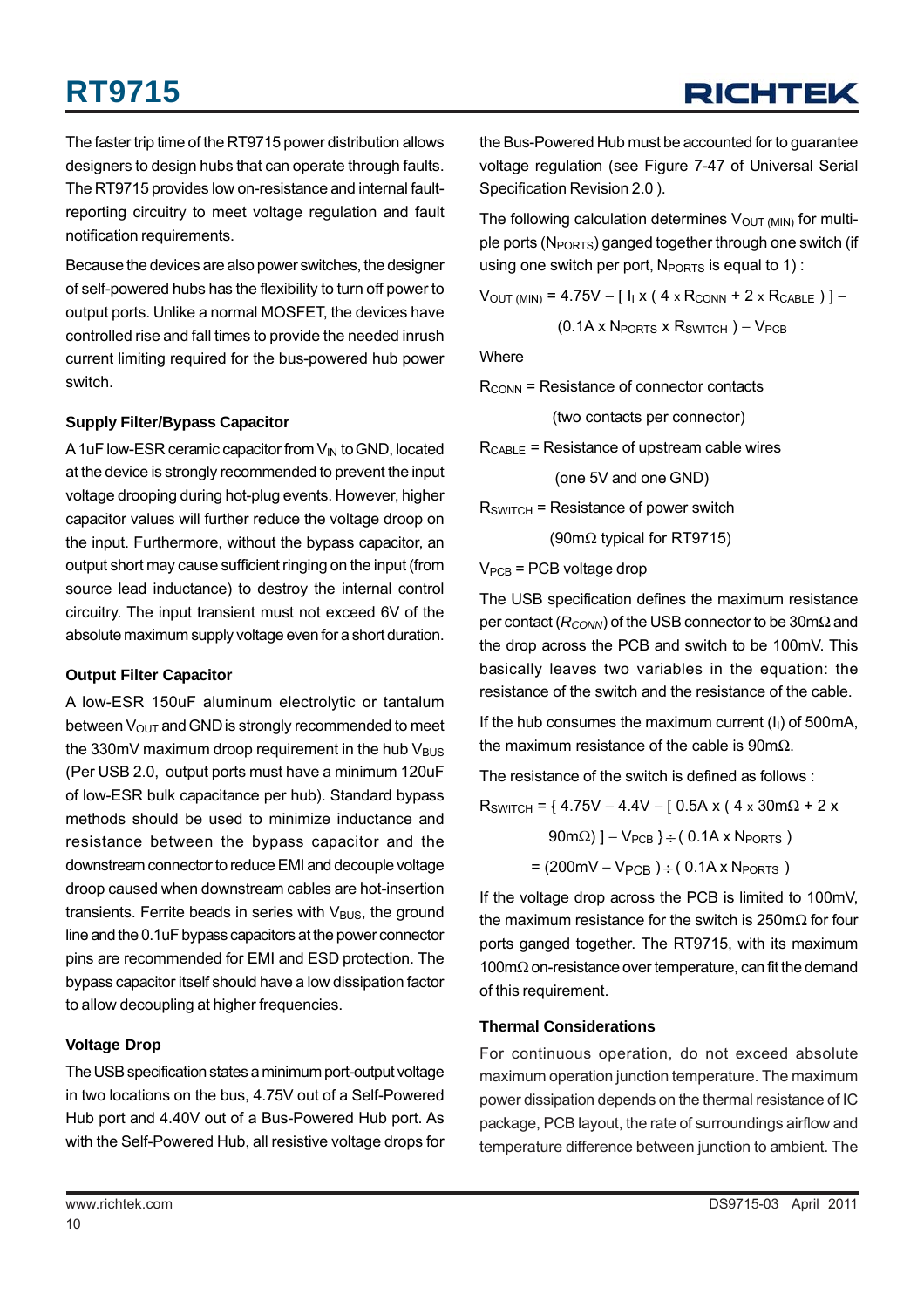maximum power dissipation can be calculated by following formula :

 $P_{D(MAX)} = (T_{J(MAX)} - T_A) / \theta_{JA}$ 

Where  $T_{J(MAX)}$  is the maximum operation junction temperature 100 $\degree$ C, T<sub>A</sub> is the ambient temperature and the  $\theta$ <sub>JA</sub> is the junction to ambient thermal resistance.

For recommended operating conditions specification of RT9715, where  $T_{J(MAX)}$  is the maximum junction temperature of the die (100 $^{\circ}$ C) and  $T_A$  is the maximum ambient temperature. The junction to ambient thermal resistance  $θ_{JA}$  is layout dependent. For SOT-23-5 packages, the thermal resistance  $\theta_{\text{JA}}$  is 250°C/W on the standard JEDEC 51-3 single-layer thermal test board. And for SOP-8 and MSOP-8 packages, the thermal resistance  $\theta_{JA}$  is 160°C/W. The maximum power dissipation at T<sub>A</sub> = 25°C can be calculated by following formula :

 $P_{D(MAX)} = (100^{\circ}C - 25^{\circ}C) / (250^{\circ}C/W) = 0.3W$  for SOT-23-5 packages

 $P_{D(MAX)} = (100^{\circ}C - 25^{\circ}C) / (160^{\circ}C/W) = 0.469W$  for SOP-8/MSOP-8 packages

 $P_{D(MAX)} = (100^{\circ}C - 25^{\circ}C) / (108^{\circ}C/W) = 0.694W$  for WDFN-8L 3x3 packages

The maximum power dissipation depends on operating ambient temperature for fixed  $T_{J(MAX)}$  and thermal resistance  $\theta$ <sub>JA</sub>. For RT9715 packages, the Figure 2 of derating curves allows the designer to see the effect of rising ambient temperature on the maximum power allowed.



Figure 2. Derating Curves for RT9715 Package

#### **PCB Layout Guide**

In order to meet the voltage drop, droop, and EMI requirements, careful PCB layout is necessary. The following guidelines must be followed :

- $\blacktriangleright$  Locate the ceramic bypass capacitors as close as possible to the VIN pins of the RT9715.
- ` Place a ground plane under all circuitry to lower both resistance and inductance and improve DC and transient performance (Use a separate ground and power plans if possible).
- $\triangleright$  Keep all V<sub>BUS</sub> traces as short as possible and use at least 50-mil, 2 ounce copper for all  $V_{\text{BUS}}$  traces.
- ` Avoid vias as much as possible. If vias are necessary, make them as large as feasible.
- $\blacktriangleright$  Place cuts in the ground plane between ports to help reduce the coupling of transients between ports.
- $\blacktriangleright$  Locate the output capacitor and ferrite beads as close to the USB connectors as possible to lower impedance (mainly inductance) between the port and the capacitor and improve transient load performance.
- ▶ Locate the RT9715 as close as possible to the output port to limit switching noise.

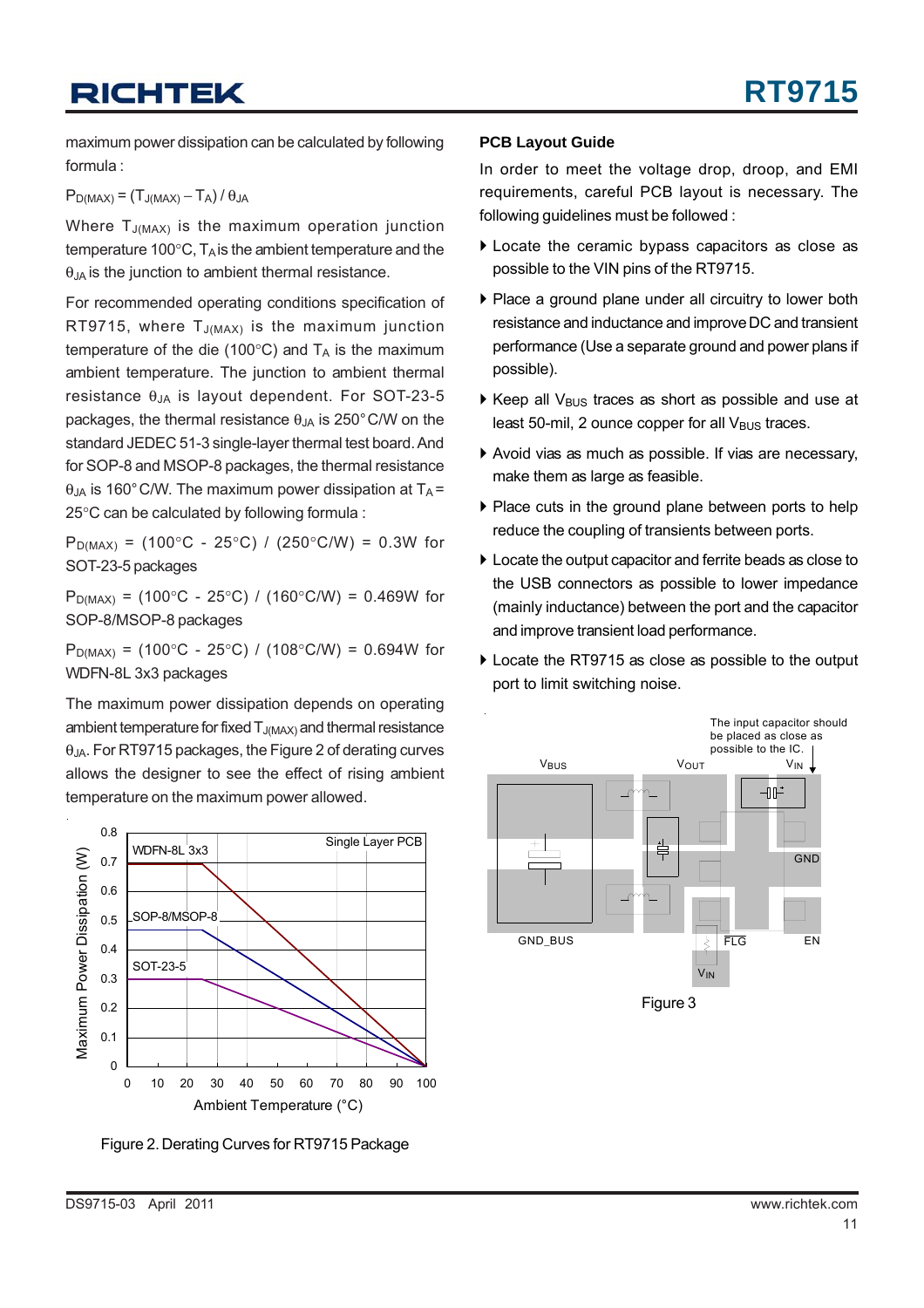

## **Outline Dimension**



|                |       | <b>Dimensions In Millimeters</b> | <b>Dimensions In Inches</b> |            |  |
|----------------|-------|----------------------------------|-----------------------------|------------|--|
| <b>Symbol</b>  | Min   | Max                              | Min                         | <b>Max</b> |  |
| A              | 0.889 | 1.295                            | 0.035                       | 0.051      |  |
| A <sub>1</sub> | 0.000 | 0.152                            | 0.000                       | 0.006      |  |
| B              | 1.397 | 1.803                            | 0.055                       | 0.071      |  |
| b              | 0.356 | 0.559                            | 0.014                       | 0.022      |  |
| С              | 2.591 | 2.997                            | 0.102                       | 0.118      |  |
| D              | 2.692 | 3.099                            | 0.106                       | 0.122      |  |
| e              | 0.838 | 1.041                            | 0.033                       | 0.041      |  |
| н              | 0.080 | 0.254                            | 0.003                       | 0.010      |  |
|                | 0.300 | 0.610                            | 0.012                       | 0.024      |  |

**SOT-23-5 Surface Mount Package**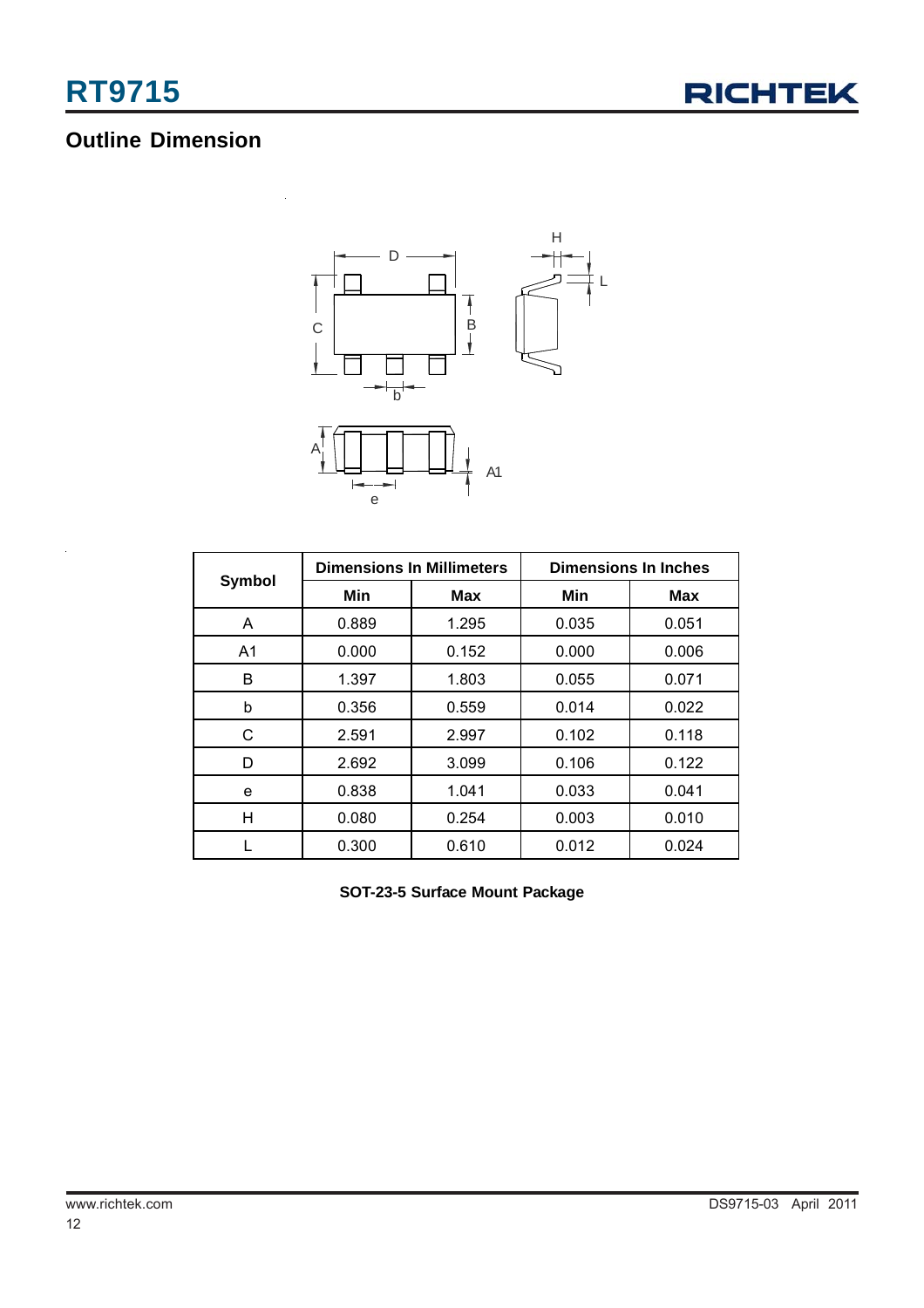

|        | <b>Dimensions In Millimeters</b> |       | <b>Dimensions In Inches</b> |            |  |
|--------|----------------------------------|-------|-----------------------------|------------|--|
| Symbol | Min                              | Max   | Min                         | <b>Max</b> |  |
| A      | 4.801                            | 5.004 | 0.189                       | 0.197      |  |
| B      | 3.810                            | 3.988 | 0.150                       | 0.157      |  |
| C      | 1.346                            | 1.753 | 0.053                       | 0.069      |  |
| D      | 0.330                            | 0.508 | 0.013                       | 0.020      |  |
| F      | 1.194                            | 1.346 | 0.047                       | 0.053      |  |
| н      | 0.170                            | 0.254 | 0.007                       | 0.010      |  |
|        | 0.050                            | 0.254 | 0.002                       | 0.010      |  |
| J      | 5.791                            | 6.200 | 0.228                       | 0.244      |  |
| М      | 0.400                            | 1.270 | 0.016                       | 0.050      |  |

**8-Lead SOP Plastic Package**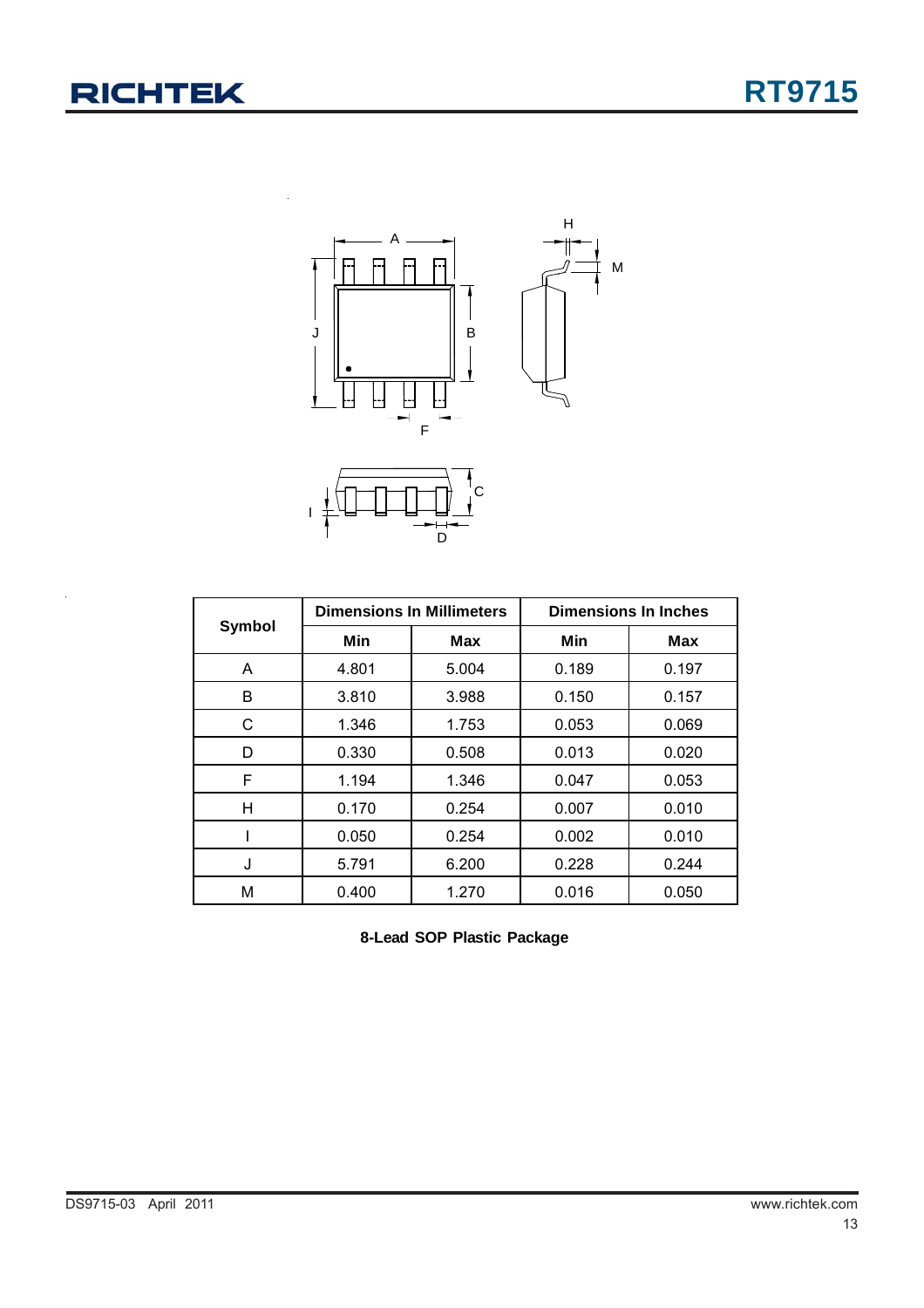



|                |       | <b>Dimensions In Millimeters</b> | <b>Dimensions In Inches</b> |       |  |
|----------------|-------|----------------------------------|-----------------------------|-------|--|
| Symbol         | Min   | <b>Max</b>                       | Min                         | Max   |  |
| A              | 0.810 | 1.100                            | 0.032                       | 0.043 |  |
| A <sub>1</sub> | 0.000 | 0.150                            | 0.000                       | 0.006 |  |
| A2             | 0.750 | 0.950                            | 0.030                       | 0.037 |  |
| b              | 0.220 | 0.380                            | 0.009                       | 0.015 |  |
| D              | 2.900 | 3.100                            | 0.114                       | 0.122 |  |
| e              | 0.650 |                                  | 0.026                       |       |  |
| Е              | 4.800 | 5.000                            | 0.189                       | 0.197 |  |
| E1             | 2.900 | 3.100                            | 0.114                       | 0.122 |  |
|                | 0.400 | 0.800                            | 0.016                       | 0.031 |  |

**8-Lead MSOP Plastic Package**